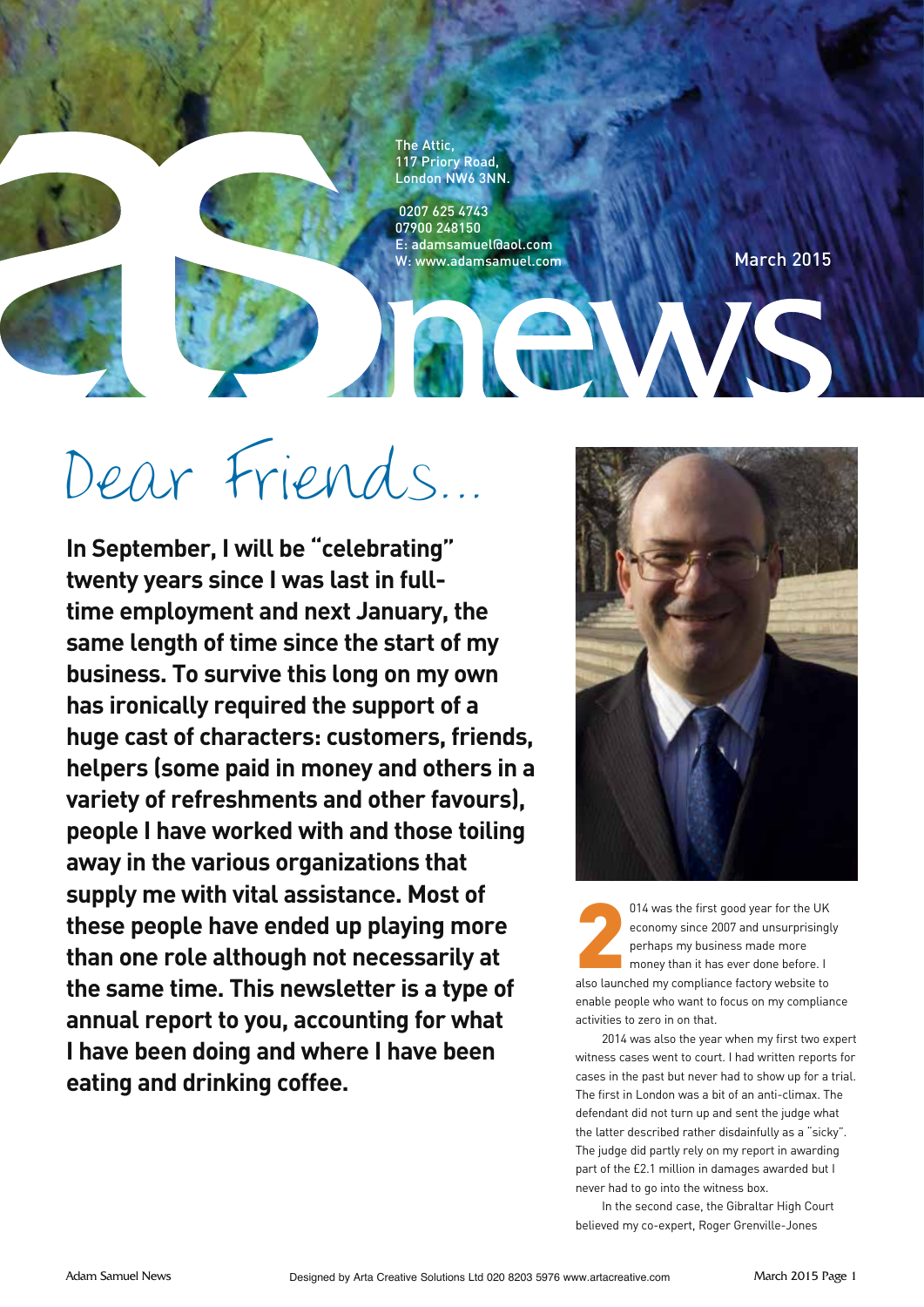## **ON THE ROAD IN 2014**

and me and gave judgment for our client on liability, with the amount of the damages to be sorted out later this year. Roger e-mailed me afterwards to query why he was not listed as a friend of the factory on thecompliancefactory. com. The only decent answer I could come up with was that he hadn't yet drunk enough coffee in central and northwest London.

My Gibraltar trip was a first for me although as a child I knew a number of people who grew up there or had parents from the Rock. Isaac Levy kindly told his father, Solomon ("Momy") to expect my visit. Momy always seems to carry postcards with a picture of him, a priest, a rabbi and an imam all shaking hands from when he was the mayor and hands it as a souvenir to passing tourists. With his help, I visited the stunning but oddly named Bomb House Road Synagogue and had a delightful lunch half way through giving my evidence.

My other journeys last year took me around the usual range of UK venues, notably Manchester, Liverpool and Bristol. As ever, I made it to the World Intellectual Property Organization's Annual Panellist meeting in Geneva staying with the family of my former monopoly partner, Andreea Brandlin. These trips always involve seeing old friends such as Ines Feldman, Nicolas Ulmer and Doug Reichert. I spent a delightful morning in December at the Swiss Institute of Comparative Law (ISDC) in Lausanne, my employer form 1985 to 1989, sharing news and tales of the past with Martine Do-Spitteler. Martine was the institute's original director's assistant and his eyes and ears in the ISDC's first decade. I used to run with her on Thursday lunchtimes when I first arrived. I will probably never know whether that helped me obtain a full-time job at the Institute in 1985! What I do know is that Angehrn in Lausanne's rue Pichard still sells the best chocolate truffles in Switzerland, a quarter of a century after my late mother discovered it while "doing research".

At times, when I just need a breather from work, I enjoy the lovely hospitality of

Myriam Valette (whom I have known since the late 1980s) and her delightful family in Sion, in the heart of the Alps. Last summer, I fulfilled an ambition by visiting the monastery at the top of the St Bernard Pass with her. It is moving to see the place where so many travelers sought refuge on their way across the Alps. This, though, was mixed with the amusement value of learning, in the excellent museum there, that it was not until the 1980s that the French Government paid Napoleon's bill for services rendered to him by the monastery.

My biggest journey , happened in August when I moved (home and office) away from Fitzrovia after eight years, back into the northwest London redoubt of West Hampstead. Instead of losing a much loved neighbourhood, I see it as adding one more to my collection. I remain closely connected with my old haunts through my relationship with the University of Westminster. Simon Newman and Richard Earle continue to let me teach a course on comparative international arbitration there for the LLM programme and lecture on a one-off

basis to those taking other courses and at public events organized at the University.

Through this, I have discovered a variety of pleasures, notably the wonderful Michael Burgess' pilates classes in the University's magnificent Regent Street building, re-modelled in 1910-1912. An ex-dancer but also a diplomat at the consular section at the Belize embassy, Michael is simply the best fitness-related teacher I have ever encountered, wholly resistant to my natural aversion to conditioning and any form of co-ordinated physical activity. The gym may not be glamorous but it is enormously welcoming to people of all (including no) athletic abilities.

I have always been concerned about the University students' lack of knowledge about the fabulous neighbourhood in which they study. So, I have continued to run walking tours of both Fitzrovia and Soho for them. This summer, a group of people living in Fitzrovia or with connections to the area took both walks with me, adding to my collection of stories along the way.

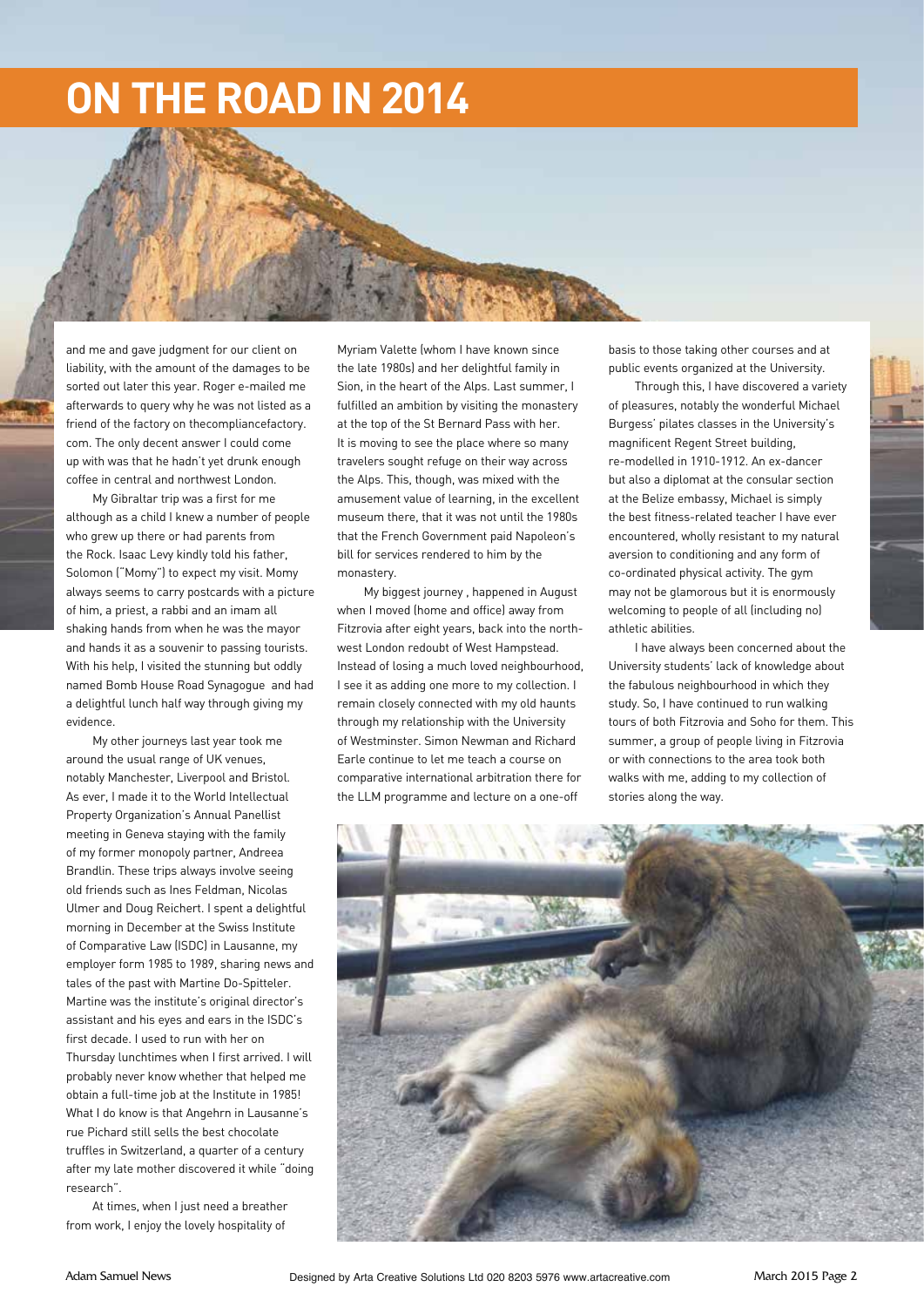# **ON THE ROAD IN 2014**

The move of my office and personal base from Fitzrovia has,if anything, made me more dependant on the coffee shops in that area, notably the excellent Scandinavian Kitchen with its smorgasbord lunches, appallingly delicious Semlor buns and excellent service. Across the road, the antipodean-run Kaffeine continues to wrack up awards for its coffee while appealing to the one-eighth Australian in me. My new neighbourhood could do with branches of both. Having said that, Roni's bagel bakery is one of the best one could wish for and the West Hampstead public library is a gem. All these businesses show that good customer service is very much alive and makes a mockery of some of our grimmer financial institutions.

Further afield, my old Fitzrovia neighbours, Meghan and Rob Vozila introduced me to a surprising gem: Patisserie Brionne in Eastcote. This serious French patisserie serves a chocolate mousse to challenge the very best. That is still made by Fabrizio in St Cross Street, Hatton Gardens. For some eccentric reason, the mousse only appears on the menu occasionally. I was delighted finally to bring the fabulous Polyanna Deane (distinguished solicitor and my line editor on the Butterworths Financial Regulatory Service) to check it out. Diners are well-advised to request chocolate mousse when reserving tables there. Karen Goepfert and I both worked at quite different times as research assistants of Rusty Park at Boston University. She and I have done a serious study of restaurants in Fitzrovia and do not quite understand why Sardo lost its Good Food Guide rating while others have kept theirs. Our researches have extended into her current neighbourhood of Greenwich and her previous one of Notting Hill. Sadly, all West Hampstead has to offer is an acceptable Italian place.

In the early part of last year, Chris

Hamblin came to do his freelance writing at my place and has already checked out the new location of the Compliance Factory in early 2015. Bruce Clark has continued to watch over me, helping with business proposals, meetings and generally overseeing what I do. Jan Meek sorts out my paperwork mess and ensures that everyone pays me on time. This summer, my niece, Elena Stagni, did some excellent work on one of my more labour-intensive research jobs, following in the able footsteps of her cousin, Gideon Barth to whom I probably owe my appreciation of the difference between an IPod and an IPad. I have moved into Malachy McClelland's neighbourhood and we meet for coffee around here regularly as we used to in the West End and when we worked together at the Insurance Ombudsman Bureau in the early 1990s (although the stresses of IOB work meant that alcohol rather than caffeine was the "weapon of choice").

## **FINANCIAL SERVICES WORK**

o start with the purest form of<br>financial services compliance,<br>prevention, I have continued draftin<br>procedures for giving investment are<br>pensions advice and (this is a new departure) o start with the purest form of financial services compliance, prevention, I have continued drafting procedures for giving investment and helping employers meet their pension and other related commitments to their employees. The process requires me to know how my clients deal with their customers. A beneficial effect of this is that the people I work directly with have to understand the services they offer their clients. This tends to improve the way in which they price what they offer their customers. It is much easier to charge sensibly for different elements of service once you can describe clearly what the person or business paying for them will receive in return. As part of this work, I draft personalised agreements that reflect the way in which my clients work and the different approaches they take to delivering what they promise. This helps their customers understand what they are paying for and what to expect in return - something that

should reduce the likelihood of disputes.

Businesses moving into Financial Conduct Authority (FCA) regulation typically find themselves on a steep learning curve. In 2014, this was particularly true of consumercredit firms who moved from Office of Fair

#### **Consumer credit firms must have proper processes for ensuring that their promotions are "clear, fair and not misleading**

Trading to FCA supervision in April. Since then, a disturbing turnover of compliance officers in this sector has already occurred The regulator is going to have a field day looking at these businesses. Consumer credit firms must have proper processes for ensuring that their promotions are "clear, fair and not misleading", assessing whether those they

lend to can repay the money, handling arrears of customers who fail to keep up with the payments and dealing with complaints. This is, even before the company's management tackles the necessary task of developing the type of systems and controls, required to manage the business safely. The signs are that the regulator will end up blowing a few firms apart in the early years of consumer credit regulation "pour encourager les autres".

At the other end of the regulatory scale, barely a month went by in 2014 without a whiff of a major scandal coming out of our larger institutions, whether it was fixing LIBOR, laundering money or manipulating the foreign exchange markets. The banks' heavy use of the bigger management consultancies is well-known. However, even with this help, it remains worrying how few banks actually know and understand the full range of their operations. This is apparent from the shocked tones of senior managers every time that another problem emerges. While describing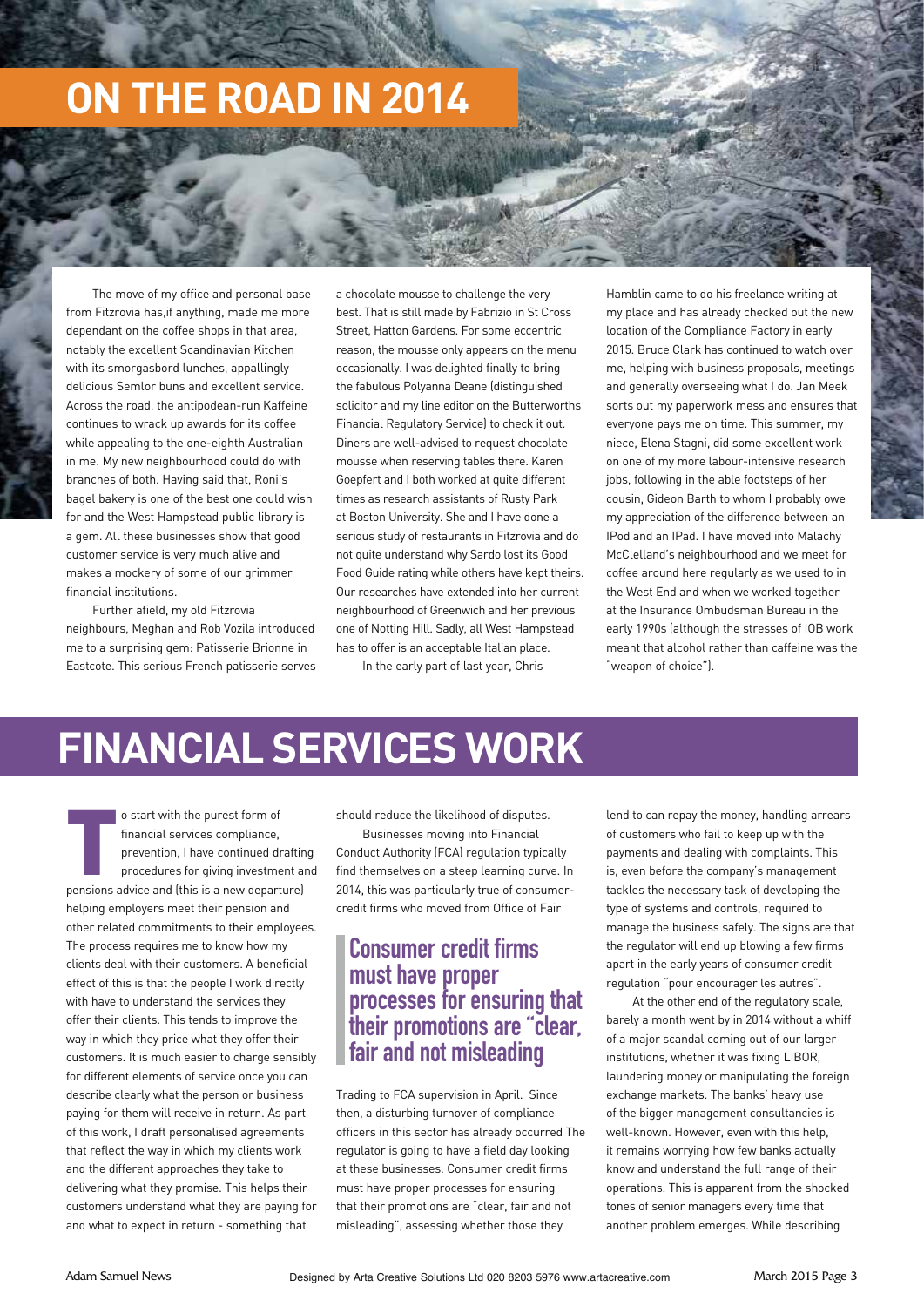## **FINANCIAL SERVICES WORK**



the full range of what a business does is not itself an official risk management tool, it is probably a pre-condition for any of standard techniques to work. The regulators and boards of major banks should be asking themselves in 2015 whether they can tolerate a situation in which managers cannot describe accurately and coherently the full range of businesses being operated in a major institution's name.

2015 sees the arrival of the senior persons regime in all UK banks. The new regime is designed to deal with the "accountability firewall" found by the Parliamentary Commission on Banking Standards that shields senior managers from regulatory action. Directors delegate tasks to people not covered by the existing approved persons regime and unless the decision to delegate looks unreasonable, the regulator cannot take action.

It is highly unlikely that the regulator will have the courage to use the new regime against those who most deserve it. Executive board members have escaped unscathed from both LIBOR and Forex manipulation, not to mention the misselling of payment protection insurance. The regulator has only ever lost one big case against a major bank executive. It seems to be more scared of the expense and complexity of handling a massively "lawyered" case than actually losing one.

This year, financial firms have continued to mix using my services directly with acquiring them through other organizations. I continue to run workshops for Infoline, a conference company with whom my relationship goes back to 1997. Firms send participants to these sessions where they meet people from other companies and compare notes as well as (hopefully) learning about the subject concerned. Through Infoline, I also do sessions for individual companies, notably this year on financial promotions,

complaint-handling, root cause analysis and product development. As usual, though, board members were notable for their absence.

Richard Horsler, Cosimo Montagu and Louise Huggins at Infoline have helped me expand the range of subjects on which I provide training. They have added sessions on root cause analysis and the compliance requirements for developing investment products to my original background in financial advice standards, complaint handling and financial promotions. Since people are scared of parts of the regulator's rulebook, I have developed with Infoline "who's afraid of" days on the SYSC (systems and controls) rules and the FCA/PRA Principles. SYSC in particular is an intimidating rulebook to which the FCA refers every time it discovers something undesirable at a firm. When training people on how to use these difficult parts of the FCA handbook, I am improving my knowledge and clarity of thought about this very imprecise subject.

Last year, the Financial Conduct Authority published a thematic review report on enhanced transfer value (ETV) advice. This happens when employers seek to "persuade" their employees to transfer out of final salary schemes (and thus reduce the business' future need to pay pensions), typically by offering various inducements. Often, these "extras" do not make up for the loss of the benefits given up by leaving the existing scheme. The regulator echoed advice I gave a financial adviser almost a decade before "stay away from this". It is almost impossible for an independent financial adviser to process the transfer in a compliant way when he knows that it is not in the customer's best interests.

This year, I ran into a variation on this theme where the employer asked an adviser to do presentations on a new cheaper (and probably worse) money purchase arrangement that employees could move to from the existing final salary scheme. The adviser's firm (with my help), though, put its foot down about one-onone interviews between the adviser and each employee. Having analysed the two schemes, the conflict of interest between employer, adviser and employee and the confusion of roles was too strong to make the process safe. It needed a different firm to advise the employees, in the most if not all cases, not to leave the existing pension arrangement.

I know that it is important to protect data and ensure that money is paid to the right person However, the death of the branch office in banking and the financial services industry in general has made it absurdly difficult for customers to claim their entitlements. Last year, a bank (for whose group I have done a huge amount of work over the years) decided that the formula used by a solicitor friend to confirm that a passport photograph was actually of me, failed its customer identification procedures. It returned the paperwork with a pre-paid envelope with an inadequate amount of postage on it for the documents to be safely delivered back to the bank. The documents were lost in the post until eventually returned to the solicitor concerned. This happened on the week when I had lunch with Caroline Wells at the Financial Ombudsman Service (FOS). I felt tempted to allow the Ombudsman (or some of my friends at the nearby FCA for that matter) to certify that "I am… who I am"! There is a danger that banks and insurers like these will use phoney arguments about the identification of their customers to hang onto their clients' money in a way vaguely reminiscent of the Swiss banks and their dormant Holocaust accounts.

I was seeing Caroline because of the work I am doing on the second edition of my complaints book. She was enormously helpful with the first edition, supplying answers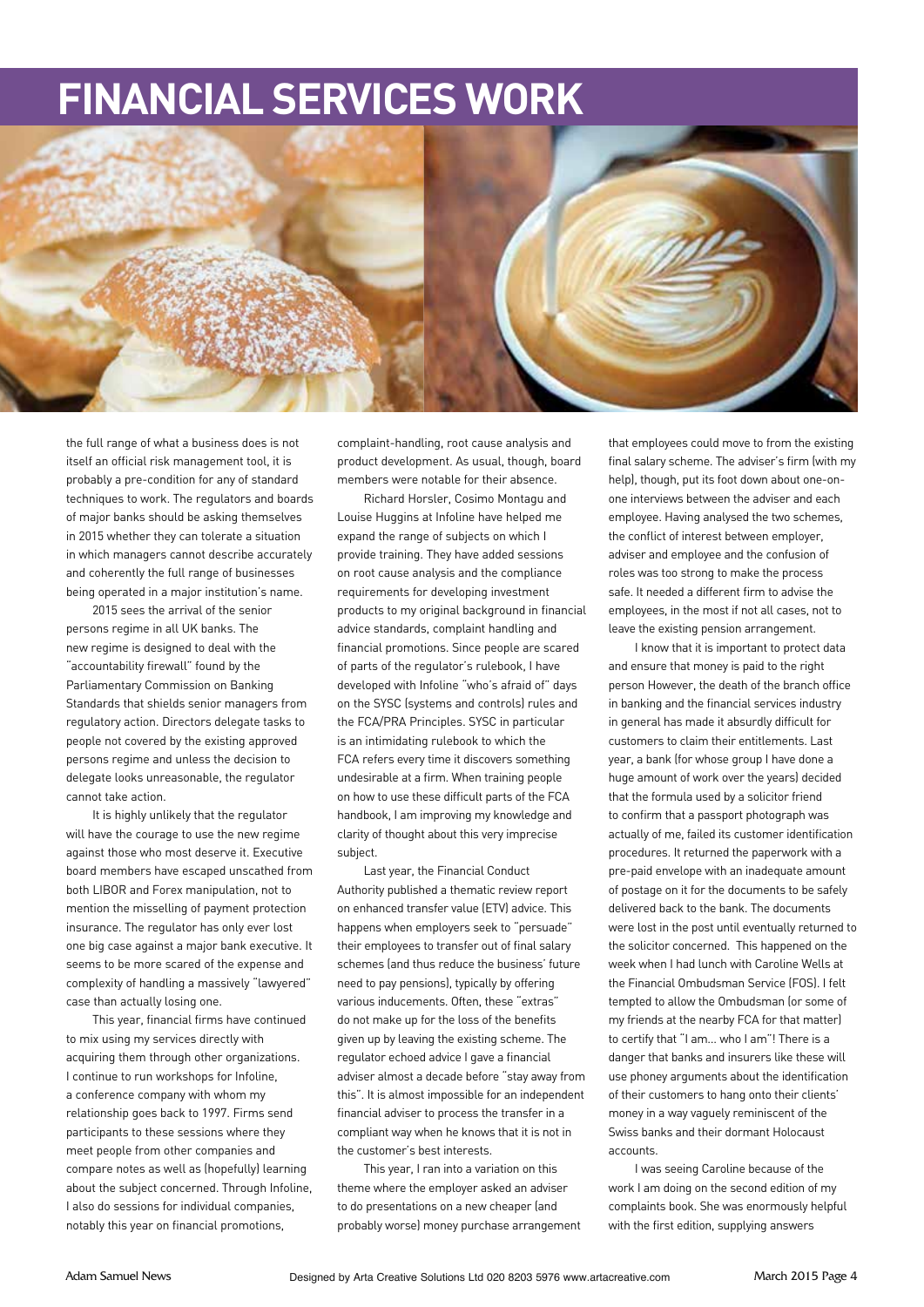## **FINANCIAL SERVICES WORK**

to some of the more arcane and awkward questions I had about FOS jurisdiction. The range of FOS' technical papers on various subjects is increasingly impressive. Caroline has responded in similar fashion to my incessant spotting of documents that have fallen out of date or simply fallen off the relevant links. Since 2005, when I wrote the first edition, the volume of materials has inevitably mushroomed along with the new and evermore complicated ways in which financial services businesses can mess up the lives of their customers.

To top all this off, just before the end of the year, the Financial Conduct Authority issued a consultation paper, CP 14/30, in which it proposes to tamper yet again with the complaint rules (DISP). This will put publishing schedules back into the autumn at the earliest. Again, the regulator is fiddling about on the fringes of the subject without doing a proper structural cleanup of the rulebook.

Currently, a firm can avoid sending a final response to a complaint and reporting it among its case statistics if it has resolved the matter by the end of the business day following the complaint's receipt. This provision has been much abused over the years by the banks which have either claimed that cases have been resolved when the customer has not accepted the proposed solution or sought to pressurize customers into accepting over the telephone. The regulator now proposes to give firms three business days to resolve complaints before they have to write a proper response to them. The trade-off, though, is that firms closing cases in this way will have to write to their customers after the complaint has been resolved something I have been recommending for years as a form of "thank you" letter. CP 14/30's suggested changes will also remove the exemption from reporting these types of cases.

Frankly the regulator might as well abolish the "end of the next or next three business day(s)" rule altogether. The banking lobby is likely to campaign strongly against the changes except for the extension of the one-day period to three.

At complaint-handling events, I am frequently singled out as the only person who uses the FOS database. It is not an easy thing to master but does give a clear indication of the Ombudsman's standard approaches to certain types of problem, notably insistent customer and execution-only cases. Since one can filter cases by outcome, the database gives the reader a much clearer view of what types of

complaints can succeed in these controversial areas and sometimes even standard paragraphs that the Ombudsman Service uses in particular situations.

The FOS rarely loses a judicial review case, at least publicly. (There have been a couple of quiet agreements not to resist a judicial review application, the details of which are never

#### **2014, though, goes down as the year when the FCA found itself accused of market abuse - not a good start for a market regulator**

published.)This year, though, in the *Bluefin* case, the Administrative Court ruled that an individual could not complain about the handling of his claim under a directors and officers policy on the basis that he was not a consumer. On the surface, that makes sense and yet it does not in reality. Micro-enterprises can bring cases to the Ombudsman. So, why should an individual be deprived of the same rights just because the claim relates to what he does for a living? The judge accepted that he should decide whether the complainant was a consumer as at the date when the complaint was made. At that point, the complainant was an ex-company director. The question of who should be an eligible complainant needs a re-think.

One area where the Alternative Dispute Resolution Directive seems certain to change matters concerns the exclusion of professional clients and eligible counterparties as long as they meet the other requirements of the scheme in question. This removes almost all the point for advisers of making any customer an elective professional. They will need to use fact-finds and suitability reports to defend their advice regardless of whether these requirements formally apply to these clients.

2014, though, goes down as the year when the FCA found itself accused of market abuse - not a good start for a market regulator. A decision to pre-brief chunks of the business plan to various selected journalists in March backfired spectacularly when it resulted in pension-provider shares plummeting. The resulting report by Simon Davis of Clifford Chance is the subject of an article I wrote for Compliance Monitor. The idea of a regulator using tame journalists to peddle its messages (journalist capture) is inherently unethical for both the public body and the newspaper. By taking this approach, as the Davis report pointed out, the FCA lost control of its own message - an obvious risk of planting a story with a journalist - and found itself reacting to rather than controlling the publication of its own document.

All organizations have bad days. However, the regulator's reaction to plummeting life insurance company share prices exposed it as an institution whose leaders lacked confidence in their and their colleagues' ability to make an effective decision. One could not escape the feeling that subordinates in both the Supervision and Markets Divisions who disagreed with their bosses about how to handle various elements of the process would have been better suited to running the departments concerned than their bosses. On top of that, few people seem to have noticed the peculiar way in which discussions between executive assistants as life assurers' shares went into freefall seemed to prevent Martin Wheatley, the CEO, from grasping what was going on.

For me, this last point is personal. When Wheatley came back to England to set up the FCA, my Hong Kong friend, now Professor SF Wong told me to contact him on the basis that he might benefit from the experience! I received a curt none-too-polite "get your tanks off our lawn" response from an executive assistant that dismayed both SF and me.

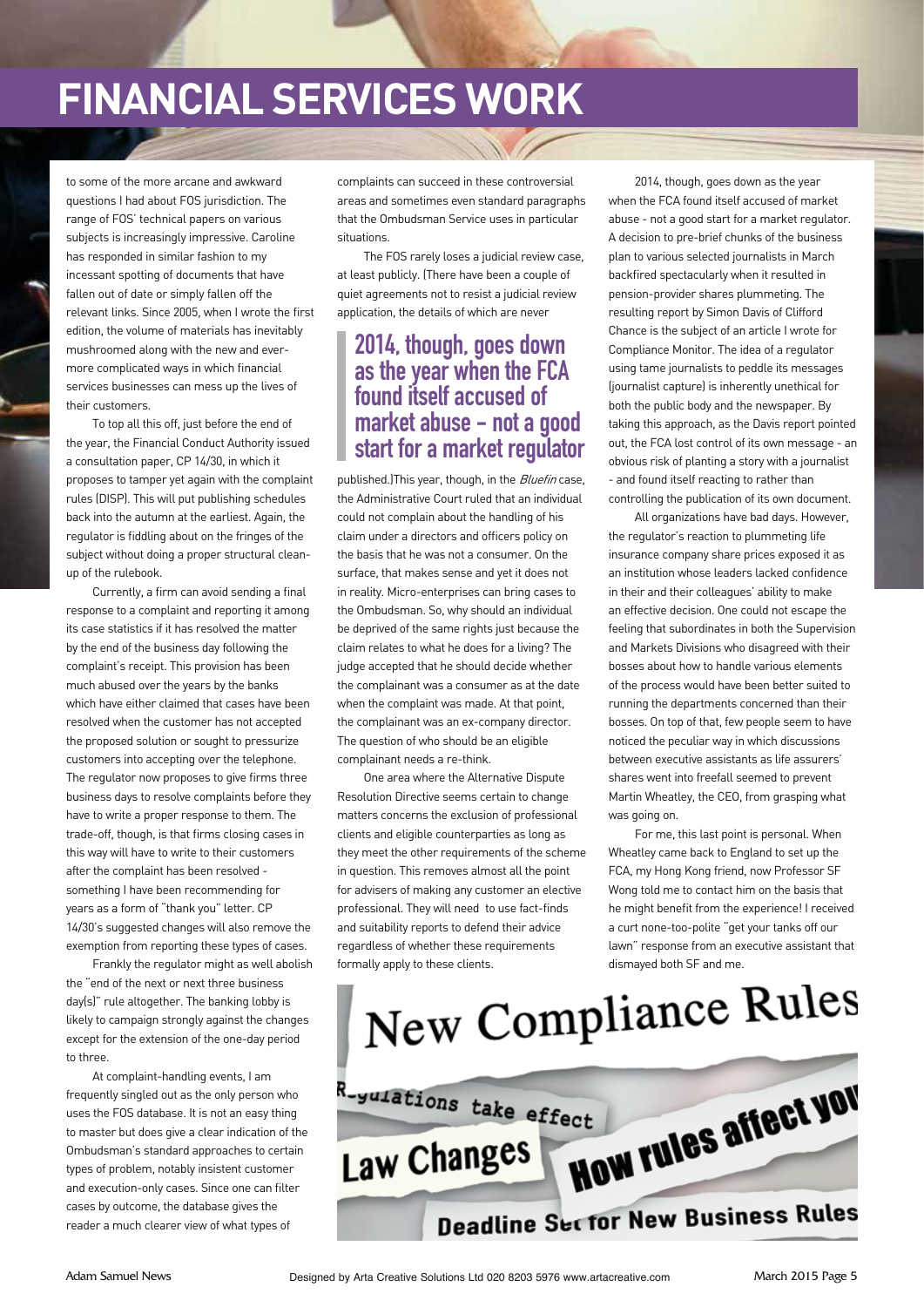# or highly trained and in

## **BEING AN EXPERT**

## ex-per-tise (ek'spar tēz'; judgment etc.  $of an$

he fact that I was the unnamed<br>expert witness in a case better<br>known for the defendant's<br>"sicky" is probably not going to<br>enhance my reputation. In *Mohun-Smith* he fact that I was the unnamed expert witness in a case better known for the defendant's "sicky" is probably not going to v. TBO Investments, on the day when the trial was due to start, the IFA defendant's ex-solicitors forwarded to the court a "sicky" claiming that he could not attend court due to stress. The judge struck out the defence and in a second ruling adopted a suggestion in my expert report on the size of the compensation. This, though, was contained in a judgment which has never been reported. The only published decision in the case was the refusal of the judge to re-consider his earlier striking out of the defence.

Mohun-Smith v TBO concerned advice to consumers to invest in three different types of products: (i) unregulated collective investment schemes of a new unknown product provider, purporting to invest in funds of funds, (ii) reasonably reputable South American and Russian UK-regulated funds; and (iii) the EEA Life Settlements fund. The fact-finding was desperately weak. The financial adviser concluded that the customer had a "medium" attitude to risk except for the EEA fund when it dropped to "cautious". It was not difficult to

conclude that all three recommendations were unsuitable.

### **The task of the expert witness, though, is not just to express an opinion as to best practice at the time.**

The task of the expert witness, though, is not just to express an opinion as to best practice at the time. It also entails locating the material from the period that supports the view expressed. Before 2007, there was little or no published material on either unregulated collective investment schemes or life settlement funds in the UK for the obvious reason that stories about advisers recommending them (inappropriately or otherwise) had never come to the surface. The regulator is criticized in this area when it reacts too quickly by banning a type of fund or limiting its marketing to retail customers because in doing so it will probably destroy the affected funds' liquidity. So, there is a strange holding period while the authorities look into areas of activity of concern without saying anything publicly.

Most UK life settlement funds buy whole



of life insurance policies from elderly Americans. The USA regularly publishes detailed statistics about its citizens' life expectancies at different ages. Between 2000 and 2007, US life expectancy among the over-65s improved by about 300%, a phenomenon likely to make a mess of any actuarial model used to price second hand life assurance.

The position on unregulated collective investment schemes generally is much more difficult. Currently, the regulator's position is that such products are automatically high risk by virtue of the decision made by the product provider not to obtain either authorization in the UK or UCITS status by obtaining the necessary authorization in the European Economic Area (EEA). It published that conclusion in 2009 when it had become apparent that investors had lost large sums of money investing in unregulated collective investment schemes generally.

The statement that a failure to seek approval from the UK or in a particular form from other countries' authorities determines the risk profile of the underlying fund does not stand up to much logical scrutiny. However, it has the support of English legislation going back to 1958 which restricts the promotion of unregulated collective investment schemes to retail customers. It also matches experience. UK-regulated funds have rarely failed in the past while the same cannot be said for those registered in the Channel Islands and other offshore centres. One reason for this is that mainstream product providers will pick up the bill discreetly if one of their funds fall apart (for example Deutsche Morgan Grenfell and the Peter Young affair).The decision by fund managers not to seek UK or (even better) UCITS status (so that a fund can be sold throughout the EEA) may also suggest a certain unwillingness to submit to the detailed rules involved.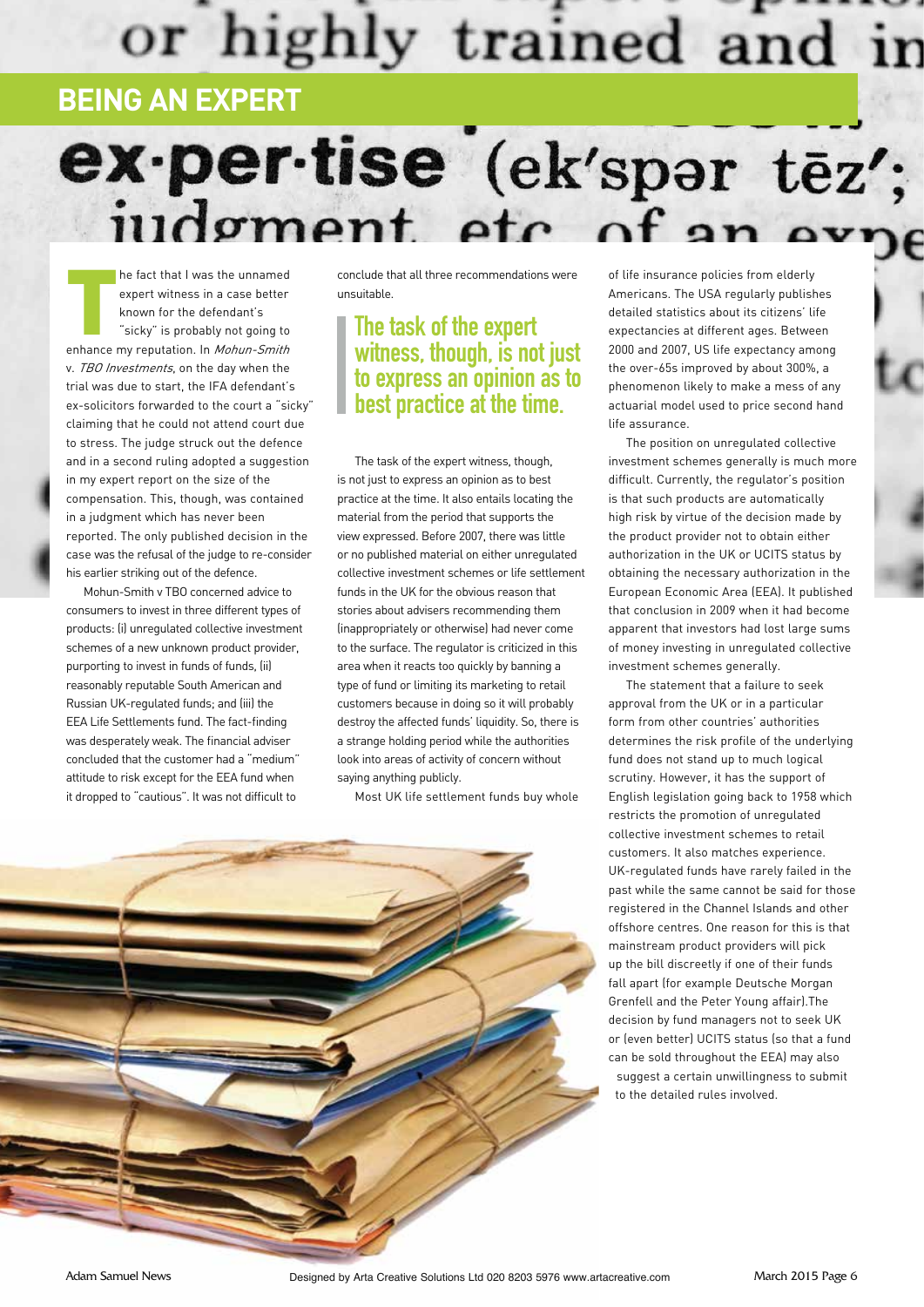### **BEING AN EXPERT**

In my Gibraltar case, van Geens v. Jyske Bank, we had a five-day trial in November and the following month, Judge Jack produced a detailed judgment on whether the bank was liable to Mr van Geens. The amount of damages is due to be dealt with at a separate hearing this year. I have put the judgment on my website in the absence of any obvious online reporting of the decision. The decision benefits hugely from our legal team's decision to pair me up with Roger Grenville-Jones and then let us say exactly what we think about risk. A consequence of this may have been that the Judge rightly avoided the dangerous temptation to fit investors' attitude to risk into the neat boxes of cautious, medium and high in favour of a more nuanced approach to matching products to the customers' needs, understanding and wishes. He agreed with Roger and me that "the fact that an investor has a high risk approach in one area of his life or in one part of his investment portfolio does not mean that he wants a high risk product when making other investments". Anyway, having apparently told the bank adviser that he had a "moderate" attitude to risk, Mr van Geens put the woman concerned under the obligation only to recommend to him products that met that description.

Mr van Geens originally had a blue-chip share portfolio. The bank persuaded him to borrow a substantial sum of money to buy individual "speculative" corporate bonds. At the same time, though, it insisted on van Geens pledging both the new bonds and his share portfolio as security for the loan. Although one of the bond issuers went bust, the bigger problem was that as the markets crashed and confidence in lower grade bonds diminished, the loan was not adequately covered and the bank sold the shares and bonds that it held as security at "panic" prices.

The defendant bank abandoned its argument that it did not recommend the transaction just as I was about to go into the witness box. (HSBC had lost a similar point in the English courts in the Rubenstein case.). In his decision, the Judge tore into the bank's fact-finding as being a "box-ticking exercise", adapted at times to whichever product the bank was selling the customer. He also noted that the key fact-find done in 2007 contained obvious inconsistencies. More importantly, he concluded that the bank was wrong to deduce from the customer's holding of an inappropriately risky share portfolio a willingness and ability to tolerate high levels

of risk. This, he thought, was, inconsistent with the customer's circumstances, levels of sophistication and noted attitude.

It may have helped everyone to have seen the bank's customer, Mr van Geens, being cross-examined for almost a day and a half. The judge formed quite a sophisticated picture of his approach and level of understanding of what was going on. He also noted that the way in which the transaction was concluded at a single meeting revealed the fact that the adviser could not possibly have explained the risks involved in both the loan and the various bonds. He also criticized the firm for not obtaining the signature of Mr van Geens on the fact-find and, more seriously, for not sending him a suitability letter explaining its advice.

The judgement contains a list of 11 different risks to which the bank's recommendation exposed the customer. The judge accepted Roger's sensible view that all these features needed regular monitoring in order to make them manageable. It is a relief to see a judgement say that ""high", "medium" and "low" risks are not mathematical concepts" and that "deciding into which category an investment product falls is more art than science" and that not all "high risk" investments contain equal levels of danger.

I would like to publicise this judgment more widely than has so far been possible only in part because of the obvious self-publicity it provides. The way that Charles Salter and Andrew Cardona of Phillips in Gibraltar 'lawyered' the case led to an intelligent discussion of investment risk. They also reminded me what really good witness

management looks like. I enjoyed my notewriting exchanges with Roger at the back of the court through the first three days of the trial. Although the facts were rather grotesque, as the judge concluded, they provided the framework for a serious discussion about the nature of interest-rate, currency, default and gearing risks and the danger of recommending an excessively complicated product to a member of the public. It was an unusual pleasure to work with generally and Charles Salter and Andrew Cardona in particular.

On a lighter note, I took the psychedelic photograph of St Michael's cave that appears here, on the day before the trial, only to discover that Mr van Geens had met one of the bank's advisers for the first time in that very location.

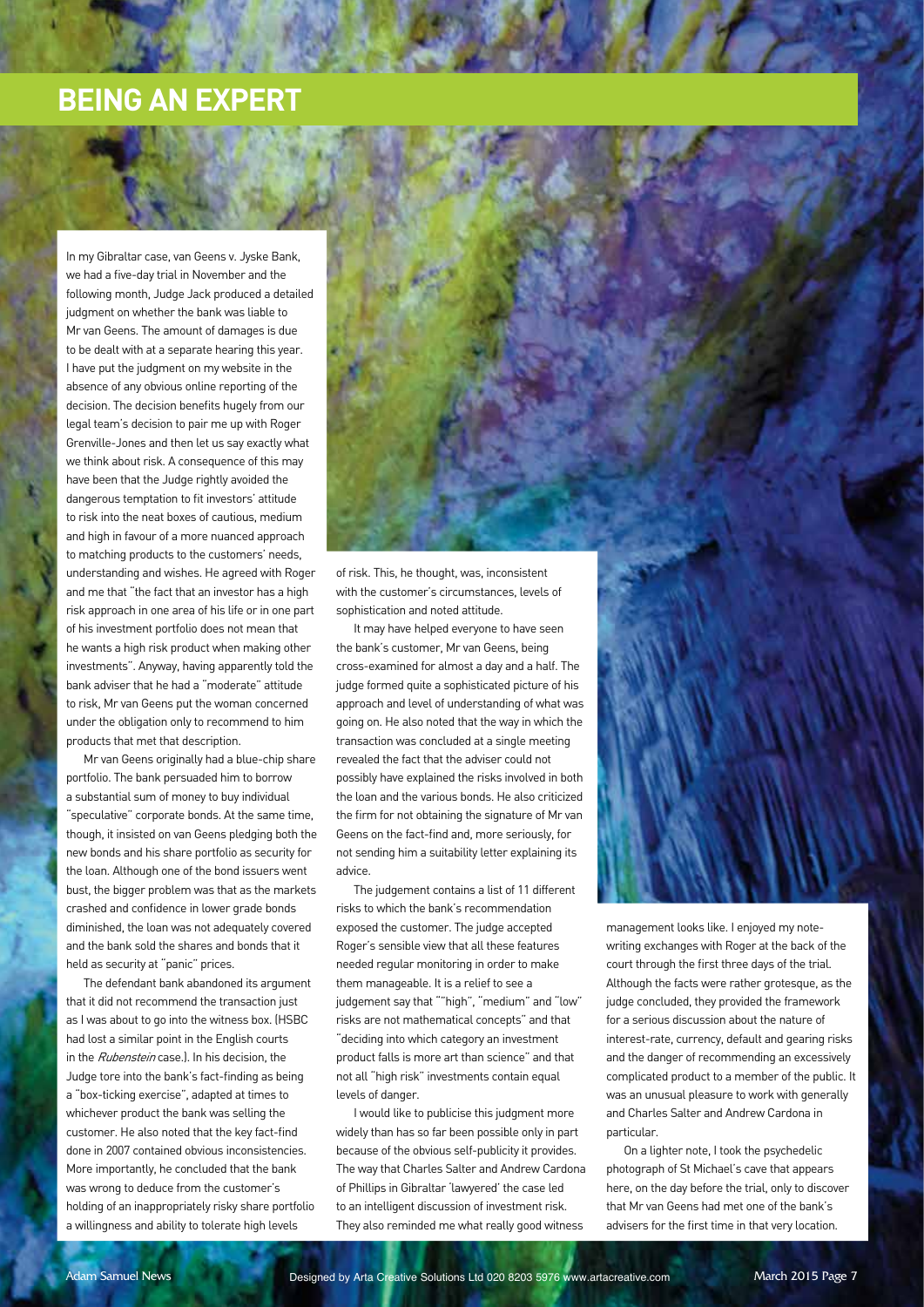### **WRITING ABOUT FINANCIAL SERVICES**



**Ever since the second half of 2001, writing has been a major part of what I do in the financial services area. In 2014, I set off on the challenging task of writing a second edition of my complaints book. After a reasonable start, I became bogged down in exactly the same place as in the first edition, dealing with when to uphold individual types of complaints.** 

he big difference is that since 2005 when the first effort came out there has been a huge expansion in the amount of compliance literature available, not to mention the Financial Ombudsman Service's database. In the early 2000s, general insurance complaints were mainly confined to insurance with some uncomplicated maladministration. Since then, the payment protection insurance misselling explosion and the emergence of a tendency of firms to sell insurance as a secondary or add-on product with just about anything has given complaints a totally different look. We are also coming out of a recession that featured ridiculously high levels of credit, often offered on unprofitable terms for the lenders, and on unaffordable ones for the customers involved. The FCA's takeover of the regulation of the consumer credit industry from the Office of Fair Trading on 1 April 2014 has changed the landscape further. Only extraordinarily low interest rates in the UK have prevented irresponsible lending from causing a far worse crisis..

The emergence of CP 14/30 and its proposals for the reform of FCA complaint

rules, just before the end of the year, is likely to delay publication further. It is not going to be an easy book to finish and is likely to try the patience of my long-suffering editor and chivier-along- in-chief, Nick Bliss.

In one sense, I am actually writing the equivalent of three books at the same time. Every six months, I update my commentary on large chunks of the Financial Services and Markets Act for Lexis-Nexis. This covers complaints, the Upper Tribunal and enforcement action as one might expect. Less obvious, though, is the work I do on Part 6 which covers company listings, prospectuses and market disclosures. In recent years, I have added parts of the Act covering insolvency, the supervision of auditors and actuaries and investigations to my repertoire.

The same publisher also puts out the Butterworths Financial Regulatory Service. I am responsible for its sections on complaints and approved persons as well as the more fiddly chapters of the conduct of business rules (COBS). The torrent of cases to do with approved persons keeps me regularly employed as I try to make sense

of the regulator's continuing failure to hold the senior managers of the major banks accountable while picking off a whole range of executives at other companies.

I have continued to write ten articles a year for Esther Martin's Compliance Monitor. This past year, they included general pieces on the state of compliance in areas like mortgages, general insurance and investments. Mary Stevens at the Compliance Resource Network regularly buys my "compliance report" pieces and, in doing so, forces me to take apart Upper Tribunal decisions on financial services problems and delve into some of the darkest parts of compliance and complaint handling. I also write the occasional piece for Complinet. For a while, my compliance tips for financial advisers migrated to Money Marketing but a change of editor seems to have killed that for the time being. Instead, Melanie Tringham and Hal Austin at Financial Adviser have commissioned the occasional feature on some of the major headaches in this area while variously discussing cricket, the Caribbean and knitting over a variety of refreshments.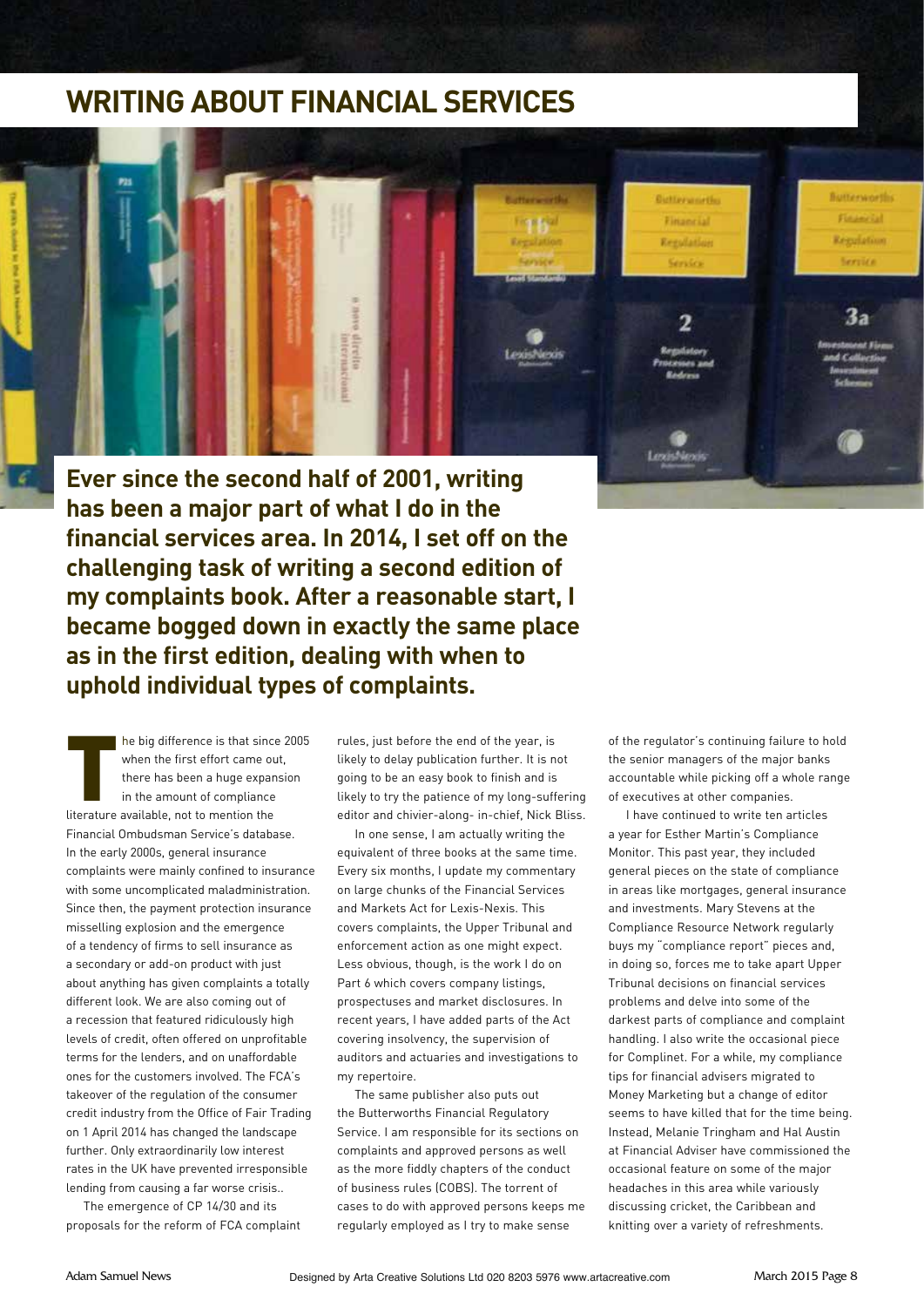

I n 2014, my arbitration activities centered around the University of Westminster and cybersquatting. I am currently teaching comparative commercial arbitration for the fifth year at what until recently was my local University. Last year, I also delivered two public arbitration lectures there. At the same time, I continue to decide World Intellectual Property Organization (WIPO) and Hong Kong International Arbitration Centre (HKIAC) cases on whether domain names have been registered and used in breach of the rules on this subject (the ICANN policy).

Sadly, the Chartered Institute of Arbitrators recently entered its centenary year with the practice guidelines on arbitration for international, UNCITRAL Model Law countries and English users still largely located on my hard disk rather than on the institute's website. Since I left the Practice and Standards Committee in 2012, it seems to have produced nothing, at least on arbitration. I still teach the occasional Associate level course for the Institute but my involvement there is no longer what it once was.

By contrast, my involvement with the University of Westminster continues to produce surprises and pleasure. Richard Earle watches over me. At the same time, he attracts plaudits for his teaching from past and present students, which are more appropriate for a boy-band member than a grey-haired dispute resolution teacher. Richard is the first person in UK academia to give me a serious opportunity to teach on a consistent basis and tolerates my bumptiousness on our regular joint trips to the Scandinavian Kitchen. Simon Newman is now officially head of the LLM programmes, a job for which he was sent to this earth with his boundless enthusiasm and curious lack of ego - characteristics he shares with Richard. Both have been enormously supportive of my efforts to bring a wider audience to the university's arbitration efforts. Those interested in the last official Institute guidelines for UK, international and Model Law country users should download them quickly from ciarb.org before they are

replaced by proposed "law-free" general guidelines for arbitrators everywhere.

UNI / BRS. IR / O.F. WESTINNING TEN #

#### **Since I left the Practice and Standards Committee in 2012, it seems to have produced nothing, at least on arbitration**

In February, I did my "this train still runs" lecture on SEEE v. Yugoslavia in Switzerland, Holland, France and even Uruguay. We followed this up in front of a substantial audience, fortified by participants from a number of law firms and City University, with a session on re-drafting the New York Convention of 1958. My draft, as tweaked after an interesting exchange with my old boss, Rusty Park, appears on my website. It is time that the conversation on this subject began in earnest. My effort is perhaps surprisingly a bit more conservative and respectful of the original than Albert Jan van den Berg's effort some years ago. I had some fun comparing notes with him afterwards.

I have switched to in-class assessments and decided to write an answer to the questions that I had set while the students are doing theirs. This gives me a clearer idea of what the students have to go through and makes it easier to generate a speedy specimen answer to help Richard and our external examiner review the assessments.

I have continued providing neighbourhood walking tours for the students. It is a joy to explore what may be one of the best areas to study law in around Britain. I have an opportunity in this way to meet students who may take my course in the future and also some who will sadly never do so. Simon Newman also appreciates the need to lay on social events and has managed to ensure the availability of olives at just about every activity in which I am involved. It is starting to become a leitmotiv of Westminster arbitration events.

I continue to do occasional sessions for

Simon's and Richard's courses on e-commerce, arbitration and alternative dispute resolution generally, covering cybersquatting, my predictions for the future of international arbitration and how Ombudsmen work.

My cybersquatting work is a relatively straightforward affair with the decisions published on the WIPO and HKIAC websites. I always enjoy attending the WIPO annual panelist meeting in Geneva. There is perhaps a greater emphasis on talking about the techniques of judging than in the past which is a good thing. I was particularly delighted to welcome Dennis Cai of the HKIAC when he visited London for the ICANN conference. We have known each other since 2008 and Dennis has kept me out of typhoons and fed me more than his share of hot chocolates during that time.

I made one slightly unusual academic excursion in 2014 to Brunel University for a meeting on consumer arbitration and dispute resolution. I wisely recruited Caroline Mitchell, an Ombudsman at FOS and a participant in most of the modern history of Ombudsmanning generally, to present a paper alongside my own. They should be published sometime in 2015. Although there appeared to be a general consensus against the use of arbitration in consumer disputes, Caroline and I felt a little isolated flying the flag for the Ombudsman solution with its institutional memory of how firms behave and ability to publicise results. During all this, Caroline managed to introduce me to some sensational cartoons commissioned by the Financial Ombudsman Service on the subject, on the lines of "What did the Vikings do for us". My only contribution in exchange has been to point out that Widnes, the place from which more people rang the Financial Ombudsman Service than any other (London is broken down by postal codes for this purpose) in 2013/2014 was also where Paul Simon wrote "Homeward Bound" lamenting the fact that he was stuck on the station rather than in the arms of his then girlfriend in London.